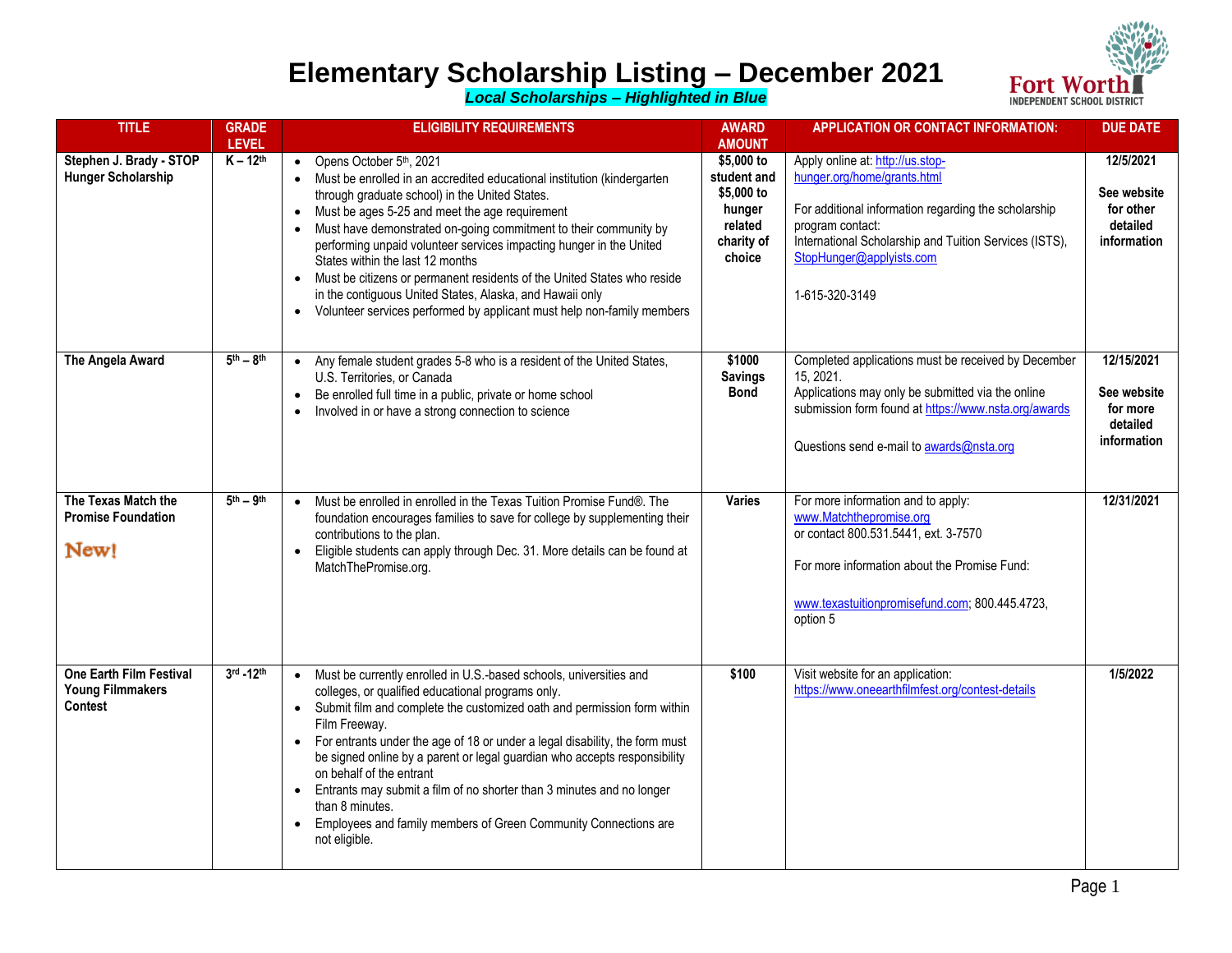

## **Elementary Scholarship Listing – December 2021**

*Local Scholarships – Highlighted in Blue*

| <b>TITLE</b>                                                    | <b>GRADE</b><br><b>LEVEL</b> | <b>ELIGIBILITY REQUIREMENTS</b>                                                                                                                                                                                                                                                                                                                                                                                                                                                                                                                                                                                                                                    | <b>AWARD</b><br><b>AMOUNT</b> | <b>APPLICATION OR CONTACT INFORMATION:</b>                                                                                                                                                                           | <b>DUE DATE</b>             |
|-----------------------------------------------------------------|------------------------------|--------------------------------------------------------------------------------------------------------------------------------------------------------------------------------------------------------------------------------------------------------------------------------------------------------------------------------------------------------------------------------------------------------------------------------------------------------------------------------------------------------------------------------------------------------------------------------------------------------------------------------------------------------------------|-------------------------------|----------------------------------------------------------------------------------------------------------------------------------------------------------------------------------------------------------------------|-----------------------------|
| <b>EngineerGirl Writing</b><br>Contest<br>New!                  | $3^{\rm rd} - 12^{\rm th}$   | Open to all students (male and female) grades 3 through 12.<br>$\bullet$<br>Submit an informative essay about the role of engineering in meeting one<br>$\bullet$<br>or more of the Sustainable Development Goals found on the website. All<br>entries are limited to 650 words.                                                                                                                                                                                                                                                                                                                                                                                   | Up to \$500                   | Visit website for details:<br>https://www.engineergirl.org/134513/2021-contest<br>Entries must be submitted through the submission form<br>on the EngineerGirl website and must include all<br>required information. | 2/1/2022                    |
| <b>Davidson Institute</b><br><b>Fellows Scholarship</b><br>New! | 18 yrs. or<br>under          | Applicants must be 18 or younger as of the application deadline to be<br>eligible.<br>Be a U.S. citizen residing in the United States, or a Permanent Resident<br>$\bullet$<br>of the United States residing in the United States, or be stationed<br>overseas due to active U.S. military duty.<br>Have completed a significant piece of work in one of the submission<br>$\bullet$<br>categories.<br>Be able to demonstrate that the work is his or her own creation.<br>Be able to attend, with at least one parent or guardian, the awards<br>$\bullet$<br>reception in Washington, D.C. (Note: Travel and lodging expenses will be<br>paid by the Institute.) | Up to<br>\$50,000             | For more information and to apply online:<br>https://www.davidsongifted.org/fellows-scholarship                                                                                                                      | 2/9/2022                    |
| The DO Something<br>Awards                                      | Up to 25<br>yrs.             | Must be a citizen of the U.S. or Canada<br>$\bullet$<br>No essay required must enter a campaign at www.dosomething.org<br>$\bullet$                                                                                                                                                                                                                                                                                                                                                                                                                                                                                                                                | Up to<br>\$100,000            | To apply:<br>www.dosomething.org.                                                                                                                                                                                    | Rolling<br><b>Deadlines</b> |

#### **Additional Resources:**

**General information about paying for college:**

| College for Texans | www.collegefortexans.com |
|--------------------|--------------------------|
| College Board      | www.collegeboard.com     |
| Embark             | www.embark.com           |

# **Scholarship databases:**

Fastweb<br>
Free Scholarship Search<br>
Free Scholarship Search<br>
The Www.freshinfo.com Free Scholarship Search<br>Wired Scholar Scholarship Search [www.college-scholarships.com](http://www.college-scholarships.com/) Free College Scholarships and

[www.collegenet.com](http://www.collegenet.com/) [www.wiredscholar.com](http://www.wiredscholar.com/)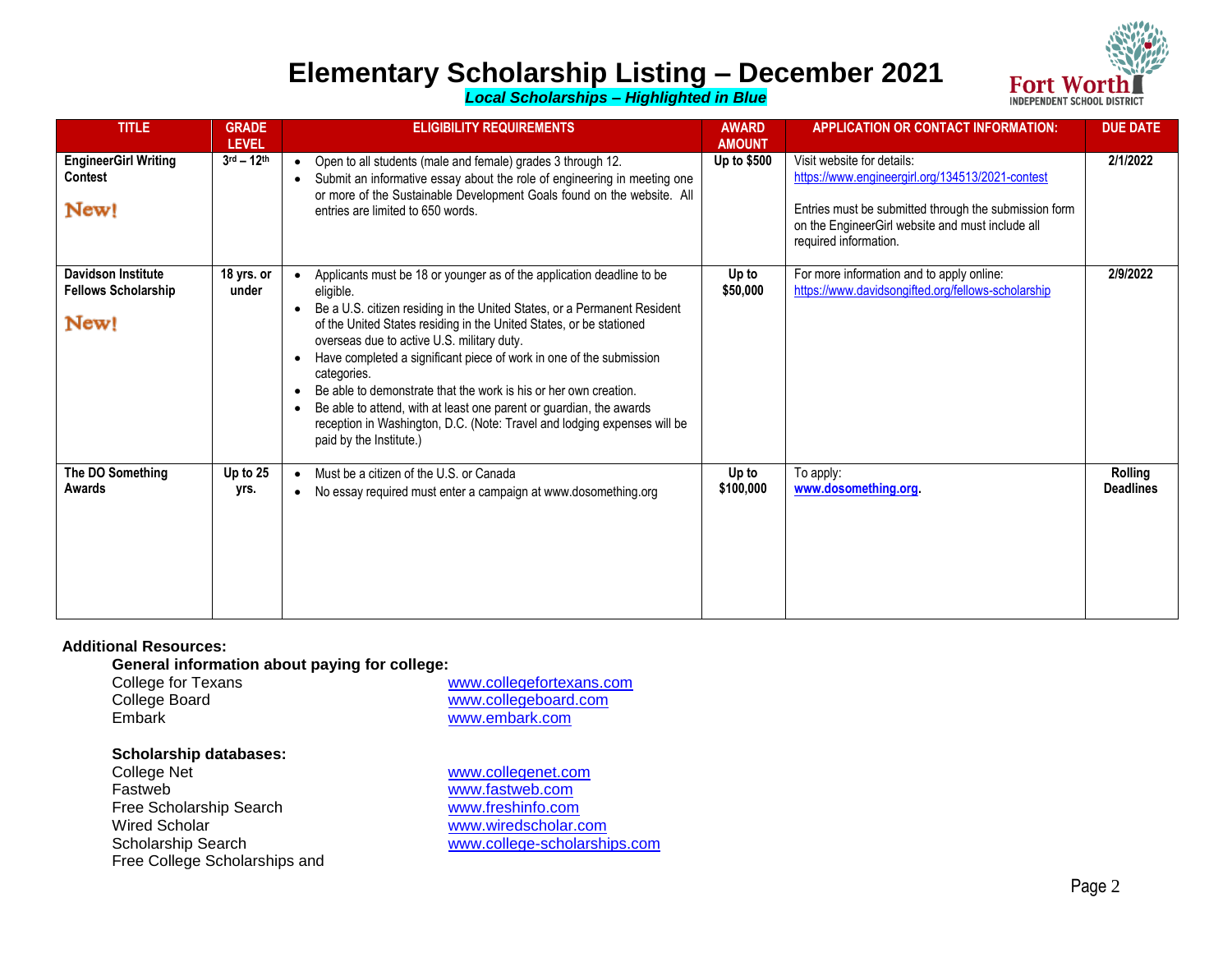## **Elementary Scholarship Listing – December 2021** *Local Scholarships – Highlighted in Blue*

Fort Wo **INDEPENDENT SCHOOL DISTRICT** 

Financial Aid Information [www.scholarships.com](http://www.scholarships.com/) USA Funds [www.educationvalue.org/](http://www.educationvalue.org/)

### **Individual Scholarship Websites:**

Accounting Scholarship [www.aicpa.org](http://www.aicpa.org/) Ambassadorial [www.rotary.org](http://www.rotary.org/) Communities Foundation of Texas [www.cfttexas.org/scholarships](http://www.cfttexas.org/scholarships) Geoscience Scholarship [www.agiweb.org](http://www.agiweb.org/) American Institute of Architects [www.archfoundation.org](http://www.archfoundation.org/) American Psychological Association [www.apa.org](http://www.apa.org/) American Society for Microbiology [www.asm.org](http://www.asm.org/) AmeriCorps [www.nationalservice.gov](http://www.nationalservice.gov/) United Negro College Fund [www.uncf.org](http://www.uncf.org/) Discover Card Tribute Award Warehouse [www.aasa.org](http://www.aasa.org/) Federal Scholarship & Aid Gateway [www.studentaid.ed.gov/sa/](http://www.studentaid.ed.gov/sa/) FinAid [www.finaid.org](http://www.finaid.org/) Gateway to 10 Free Scholarships [www.college-scholarships.com](http://www.college-scholarships.com/) Gateways to US Government Grants [www.grants.gov](http://www.grants.gov/) Holocaust Remembrance [www.holocaust.hklaw.com](http://www.holocaust.hklaw.com/) Imagine [www.imagine-america.org](http://www.imagine-america.org/) International Education Financial Aid [www.iefa.org](http://www.iefa.org/) International Students [www.internationalstudents.com](http://www.internationalstudents.com/) NACME Scholarship Program [www.nacme.org](http://www.nacme.org/) National Alliance for Excellence [www.nays.org/awards/excellence-awards/](http://www.nays.org/awards/excellence-awards/) Presidential Freedom [www.nationalservice.org](http://www.nationalservice.org/) Rhodes Scholarships at Oxford [www.rhodesscholar.org](http://www.rhodesscholar.org/) Ronald McDonald House Charities [www.rmhc.org](http://www.rmhc.org/) Sallie Mae's Free Online [www.salliemae.com](http://www.salliemae.com/) National Federation of Paralegal Associations [www.paralegals.org](http://www.paralegals.org/) Siemens Westinghouse Competition [www.siemens-foundation.org](http://www.siemens-foundation.org/) Student Inventors [www.invent.org](http://www.invent.org/) The Harry S. Truman Scholarship [www.truman.gov](http://www.truman.gov/) United States Institute of Peace [www.usip.org](http://www.usip.org/) William Randolph Hearst Endowed [www.apsanet.org](http://www.apsanet.org/)

**Scholarships for women:** AAUW [www.aauw.org](http://www.aauw.org/) Zonta International [www.zonta.org](http://www.zonta.org/)

University HQ [www.universityhq.org/paying-for-college/scholarships/#k12](http://www.universityhq.org/paying-for-college/scholarships/#k12)

American Geological Institute [www.americangeosciences.org/scholarships/](http://www.americangeosciences.org/scholarships/) Elks National Foundation [www.elks.org/enf/scholars/ourscholarships.cfm](http://www.elks.org/enf/scholars/ourscholarships.cfm)